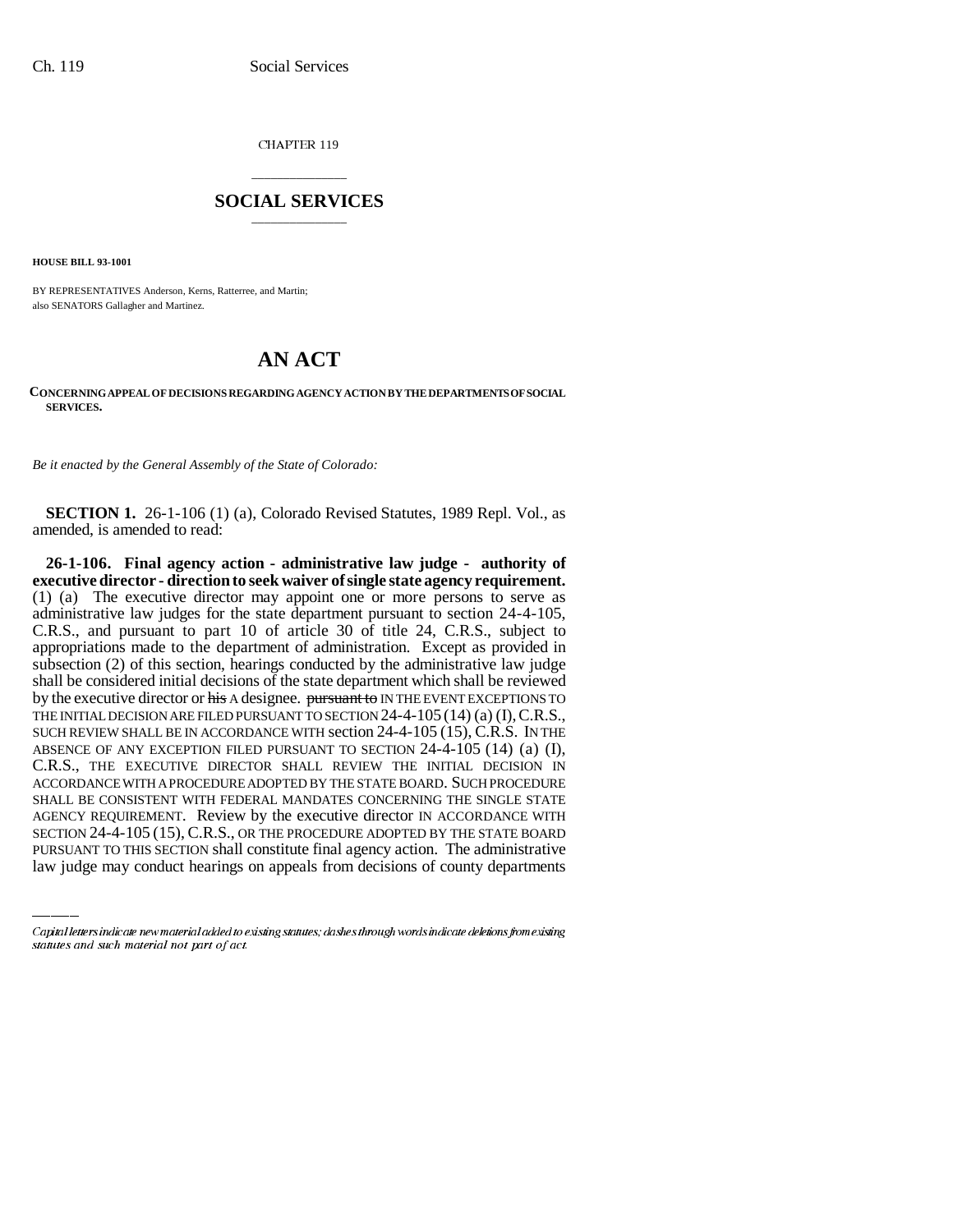Social Services Ch. 119

brought by recipients of and applicants for public assistance and welfare which are required by law in order for the state to qualify for federal funds, and he may conduct other hearings for the state department. Notice of any such hearing shall be served at least ten days prior to such hearing.

**SECTION 2.** 26-1-106 (2), Colorado Revised Statutes, 1989 Repl. Vol., is amended to read:

**26-1-106. Final agency action - administrative law judge - authority of executive director - direction to seek waiver of single state agency requirement.** (2) Hearings initiated by a licensed or certified provider or vendor of services shall be conducted by an administrative law judge for the state department and shall be considered final agency action and subject to judicial review in accordance with the provisions of section 24-4-106, C.R.S., FOR ANY PARTY, INCLUDING THE STATE DEPARTMENT, WHICH SHALL BE CONSIDERED A PERSON FOR SUCH PURPOSES.

**SECTION 3.** 24-4-105 (14), Colorado Revised Statutes, 1988 Repl. Vol., is amended to read:

**24-4-105. Hearings and determinations.** (14) (a) For the purpose of a decision by an agency which conducts a hearing or an initial decision by an administrative law judge or a hearing officer, the record shall include: All pleadings, applications, evidence, exhibits, and other papers presented or considered, matters officially noticed, rulings upon exceptions, any findings of fact and conclusions of law proposed by any party, and any written brief filed. The agency, administrative law judge, or hearing officer may permit oral argument. No ex parte material or representation of any kind offered without notice shall be received or considered by the agency, the administrative law judge, or by the hearing officer. The agency, an administrative law judge, or hearing officer, with the consent of all parties, may eliminate or summarize any part of the record where this may be done without affecting the decision. In any case in which the agency has conducted the hearing, the agency shall prepare, file, and serve upon each party its decision. In any case in which an administrative law judge or a hearing officer has conducted the hearing, the administrative law judge or the hearing officer shall prepare and file an initial decision which the agency shall serve upon each party, except where all parties with the consent of the agency have expressly waived their right to have an initial decision rendered by such administrative law judge or hearing officer. Each decision and initial decision shall include a statement of findings and conclusions upon all the material issues of fact, law, or discretion presented by the record and the appropriate order, sanction, relief, or denial thereof. Each promulgation of rules shall be in accordance with the requirements of section  $24-4-103$  (4). In the absence of an appeal to the agency by filing exceptions within thirty days after service of the initial decision of the administrative law judge or hearing officer upon the parties, unless extended by the agency, or a review upon motion of the agency within thirty days after service of the initial decision of the administrative law judge or the hearing officer, every such initial decision shall thereupon become the decision of the agency. In such case the evidence taken by the administrative law judge or the hearing officer need not be transcribed. AN APPEAL TO THE AGENCY SHALL BE MADE AS FOLLOWS:

(I) WITH REGARD TO INITIAL DECISIONS REGARDING AGENCY ACTION BY THE STATE